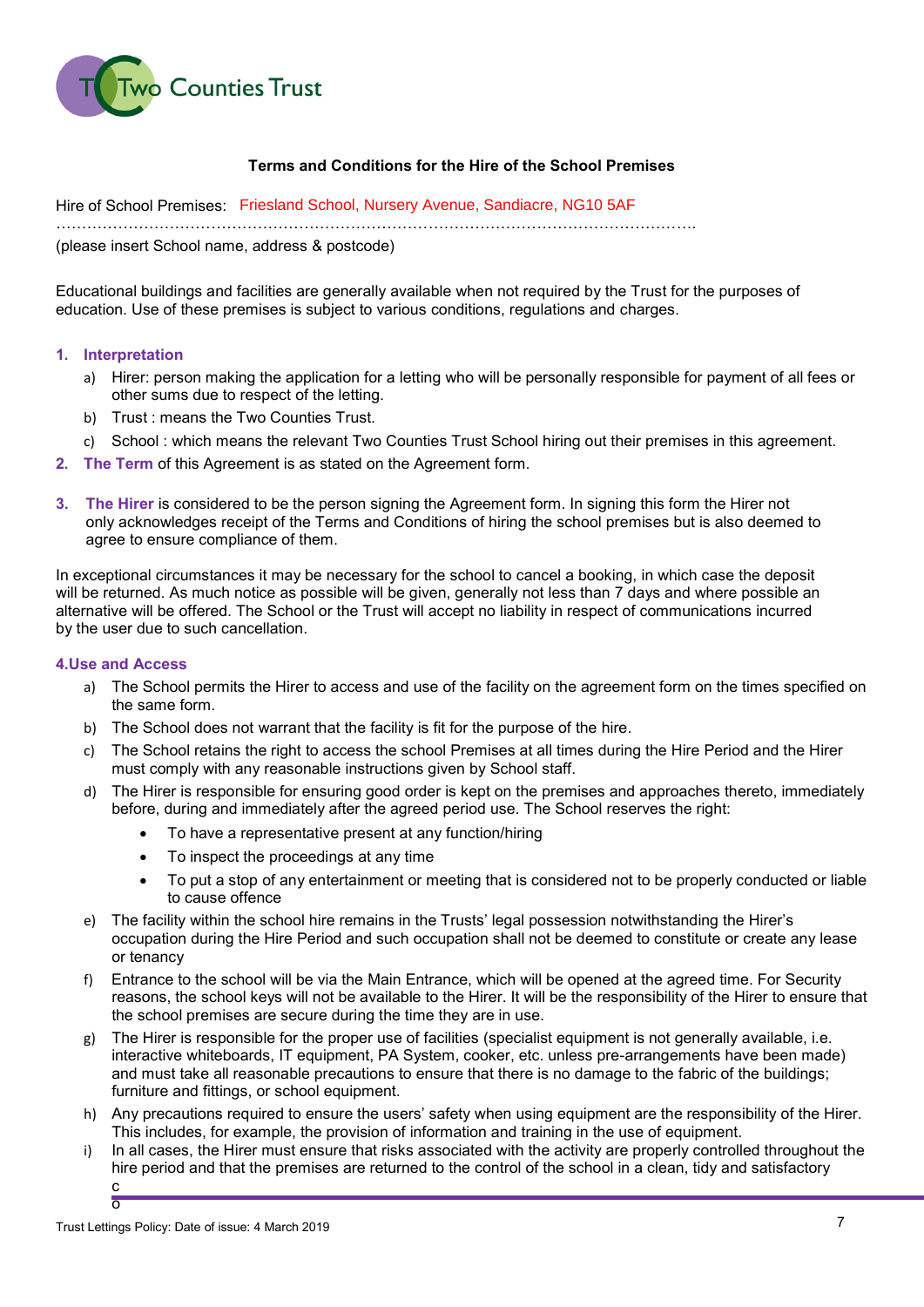

ndition. Any furniture or equipment moved by the Hirer should be returned to its original position at the end

of each session.

- j) The Hirer must only use the area of the building or facility they have hired and must observe any instructions given by the school concerning the area available. The Hirer is not entitled to use or enter the premises other than at the agreed times, unless prior arrangements have been made with the School.
- k) The toilets are available to use.

### 5. Restrictions on Use

- a) The Hirer shall not use the Premises for any illegal purposes or in a manner that would cause loss, damage, injury, nuisance or inconvenience to the School or any owner or occupier of neighbouring property.
- b) The Hirer shall not make any alterations or additions to the Premises, shall not affix any items to the Premises and no interference is to be made with Schools property/equipment or other parts of the building which do not form part of this hire agreement.
- c) If the hire agreement allows use of the kitchen, any leftover food and drink must be taken away from the school premises at the end of the hire period.
- d) Any storage space must be agreed with the School before using.
- e) The use of school equipment must be agreed in advance of the letting.
- f) Alcoholic Drinks approval by the School is required if alcoholic drinks are to be sold or even consumed on the premises. The selling of alcohol requires a licence. It is the responsibility of the Hirer to obtain the licence and a copy must be provided for the school. Alcoholic drinks shall only be brought on the premises if they are directly provided by the hirer, or provided by the holder of a licence for the function for which approval has been given. Unconsumed liquor, bottles, bottle cases, glasses and similar must be removed from the premises immediately after the function has ended.
- g) Illegal drugs are not to be brought onto or consumed on the Premises.
- h) No items of a flammable, dangerous or noxious character may be brought onto the Premises, including fireworks, confetti or gas (gas fuelled BBQs may be used in the school grounds, subject to the approval of the Headteacher)
- i) Smoking is not permitted anywhere in the school building or grounds. This includes the use of e-cigarettes and vaping.
- j) No betting, gaming or gambling is allowed on the Premises.
- k) Dogs, other than guide dogs for the blind or other assistance dogs, shall not be allowed on the premises.
- l) For security reasons, the Hirer does not have access to the school telephone. Hirers should acquire a mobile phone for use in an emergency.
- m) No changes to fixture or fittings should be made to the property. No changes to fixture or fittings should be made to the fabric without prior approval.
- n) Appropriate foot wear must be worn in the premises, particularly in the School Hall/Gyms where no footwear must be worn that might risk damage or mark the floor.

### 6. Hire Fee and Deposit

- a) The Hire Fee per session and is payable in advance. In the case of a regular booking, payment will be required .
- b) The School reserves the right to require a deposit over and above the Hire Fee as a surety against damage to the Premises (including any equipment) or the Premises being left in an unacceptable condition requiring additional cleaning, caretaking or other expenses.

# 7. Condition and Damage

- a) If hired the Hirer will keep the School Playground/field in a clean and tidy condition when in occupation. The Premises must be left in the same condition as before the Hire Period. No food, rubbish or other belongings of the Hirer should be left on the Premises. Waste refuse sacks should be used and can be disposed of in the school's refuse area. If additional cleaning is necessary, the Hirer will be charged accordingly.
- b) Any damage, destruction or theft that occurs during the Hire Period in or to the Premises, to the building, e q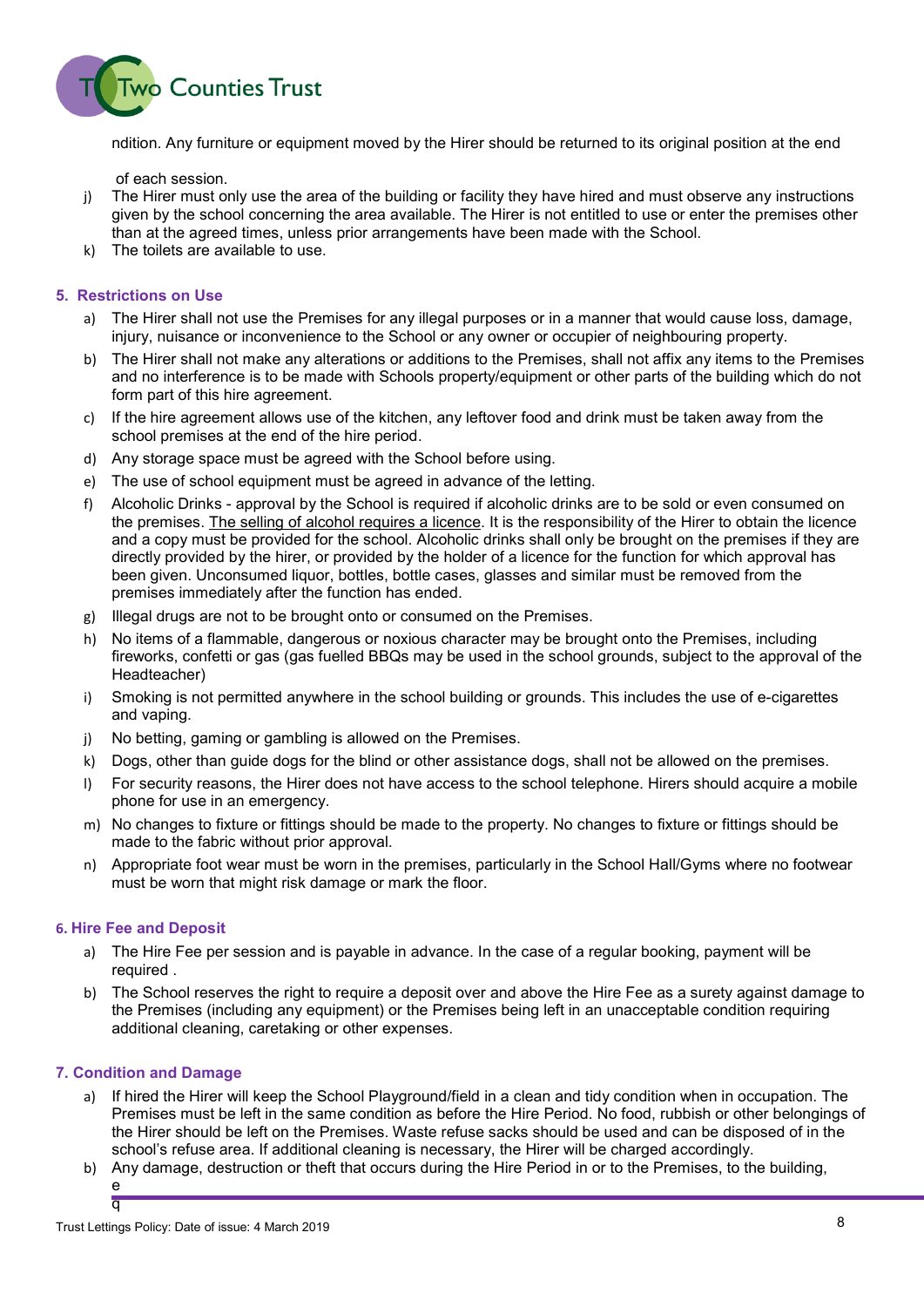

uipment or School property will be the responsibility of the Hirer and the Hirer shall pay to the School the cost of making good any such damage. Any damages or breakages must be reported.

### 8. Insurance & Indemnity

- a) The Hirer will be responsible for ensuring that the group has adequate insurance appropriate to the activities organised and has considered protection by personal accident insurance/employers liability for their staff or helpers.
- b) It is the responsibility of the Hirer to effect adequate public liability insurance and is required to provide a copy to the School.
- c) The School may at its discretion waive the requirement to hold public liability insurance where the Hirer is an individual or small informal group of individuals (not using the Premises for commercial or business purposes) and would find it difficult to obtain.
- d) The Hirer will be entirely responsible for the proper use of facilities and must take all reasonable precautions that there is no damage to the fabric of the building, furniture and fittings of any school equipment.
- e) The Hirer shall indemnify the School when signing the application & agreement forms against any claim for bodily injury or loss of damage to property (real or personal) whether belonging to the School or to any other person if the said loss, damage or injury is either caused by the negligence of the user or by the negligence of any other person using the premises hired with the permission of the Hirer.
- f) The effect of this is that the Hirer will be liable to indemnify the School for any damage which is caused when the premises are being used for a function for which they are let. However, it is only operative if the damage etc. is caused by the negligence of the user or any other person using the premises with the Hirer's permission.

### 9. Loss

- a) The school does not accept liability for any loss, theft or damage to property brought onto the Premises by or on behalf of the Hirer or damages to vehicles parked in any carpark provided or injury to any persons however caused.
- b) The School shall not be liable for any loss of damage suffered by the Hirer as a direct or indirect result of the performance of this hire agreement being prevented, hindered or delayed by reason of any act of god, riot, strike or lockout, trade dispute or labour disturbance, accident, breakdown or plant or machinery, fire, flood, difficulty in obtaining workmen's materials or transport, electrical power failures or other circumstances whatsoever outside its control and which affect he provision by the School of access to or use of the premises.

### 10. Assignment

r

a) This hire agreement is personal to the Hirer and the Hirer shall not assign or underlet or part with or share possession or occupation of the Premises.

### 11. Health and Safety

- a) The Hirer must comply with all laws relating to the Premises and the occupation and use of the Premises by the Hirer, including but not limited to Health and Safety legislation
- b) The Hirer should, as far as possible, have any accurate list of those present
- c) Any portable electrical equipment brought onto the premises must be safe and evidence may be required that it has a valid test and inspection certificate (the certificate should be less than one year old for earthed equipment, or less than 4 years old for double insulated equipment) Lower voltage equipment must also be safe and in good condition.
- d) The Hirer cannot rely on the school's risk assessments for any activities carried out during the letting and must complete their own risk assessments, a copy of which must be held by the School.
- e) Hirers should acquaint themselves with the Fire and Safety Regulations and relating to the area of the p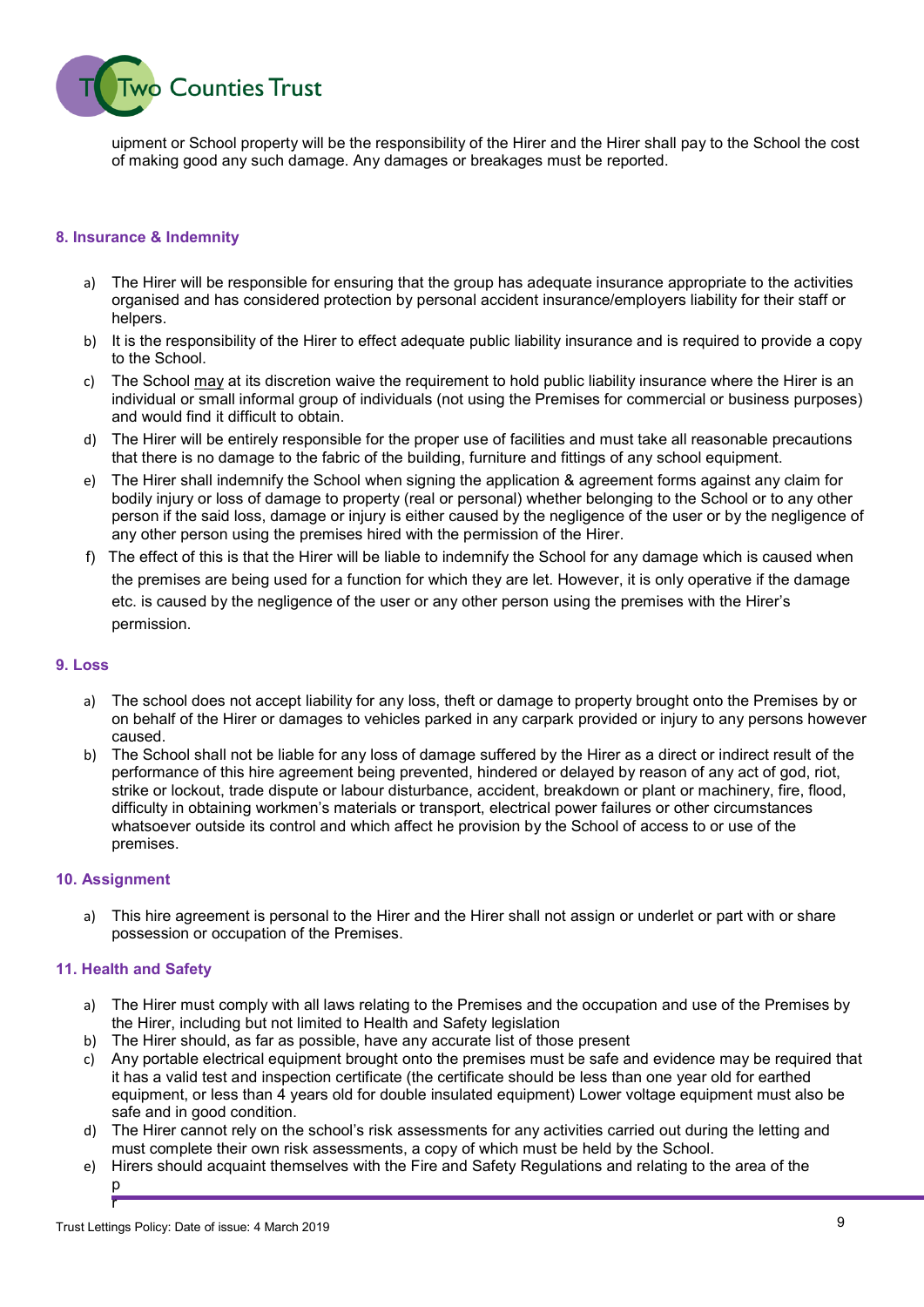

emises in use. These will be clearly displayed in each of the designated areas. It is the responsibility of the Hirer to provide first aid equipment and trained personnel. They must also carry out their own fire drills and organise their own fire procedure.

## f) In the event of an incident or near miss

- All incidents must be reported to the school where an Incident Report will be completed via the Every Management System. A copy of which will be made available to the Hirer, who in turn must ensure that an investigation is undertaken and findings reported to the school.
- A review of the risk assessment for the activity will be required. If the Hirer has produced a risk asassessment then the hirer is responsible for undertaking the review and informing the school of any finds that may be relevant. Schools are not responsible for undertaking risk assessments for the Hirer's activities.

### In the event of a fire

- The Hirer will call the Fire Service (if school staff are not present and supporting the activity)
- All users will evacuate the building via the nearest fire exit and muster at the designated point.
- Users must not enter the building until the 'all clear' has been given. School staff or the Fire Service will give this.
- Fire must be reported using the Every Management System.
- g) Fire exits must not be blocked or locked, nor should furniture, equipment, or other obstructions be placed in corridors during the hiring.
- h) The Hirer will immediately inform the School of any emergency, accident, injuries or serious incident that occurs during the Hire Period by telephoning the School Emergency Contact. The Hirer will be responsible for reporting any accident to the Health and Safety Executive.
- i) No combustible materials are to be used within the school, except with the express approval of the Headteacher.
- j) The Hirer shall be deemed to be the nominated responsible person to be in charge of and upon the premises at all times during the period of the letting.

# 12 Safeguarding and Child Protection

- a) Hirers providing services to children must have policies and procedures in place to ensure children's safety and any Risk Assessments and DBS certificates required by the Hirer must be supplied to the Trust upon request.
- b) At an event where the number of children is likely to exceed 100, the Hirer must ensure that a sufficient number of adults are stationed to prevent more children being admitted to control the movement of the children as required by the Children's and Young Persons Act 1933.

# 13. Licences

It is the Hirer's responsibility for ensuring that any necessary licences required for a particular event have been obtained. The Hirer will indemnify the School and The Trust against any action brought about by failure to obtain the necessary licences:

The following may be required: - Theatre Licence, Copyright/Royalty licence, Performing Right Licences, Cinematography licence, Justices Licenses, (i.e. alcohol), music, singing & dancing.

### 14. Car Parking

a) Subject to availability, these may be used by the Hirer and other adults involved in the letting

### 15. Cancellation